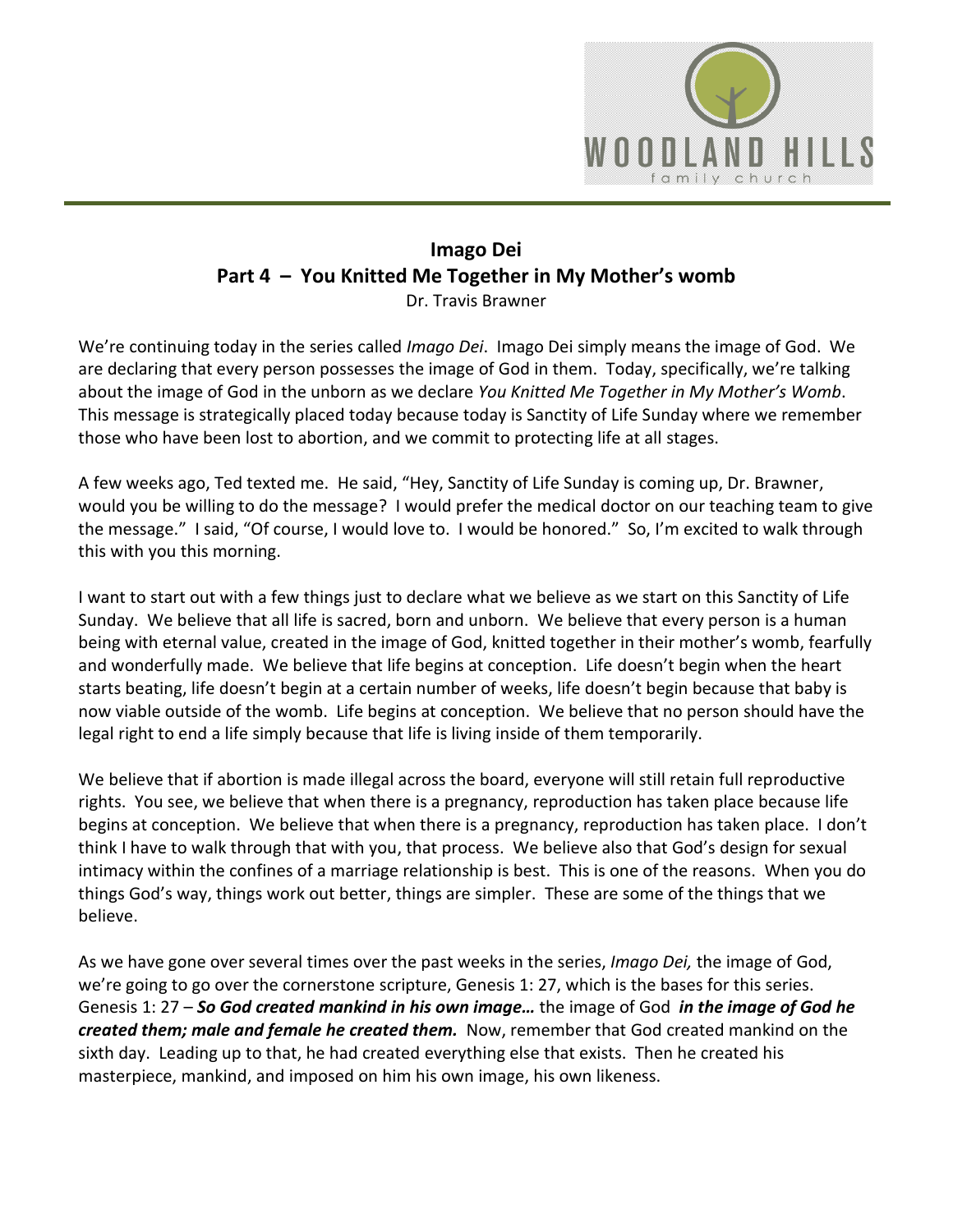Today, looking at the imago Dei in the unborn, *You Knitted Me Together in My Mother's Womb*, we're going to turn to Psalm 139: 13-16 – *13 For you created my inmost being; you knit me together in my mother's womb. 14 I praise you because I am fearfully and wonderfully made; your works are wonderful, I know that full well. 15 My frame was not hidden from you when I was made in the secret place, when I was woven together in the depths of the earth. 16 Your eyes saw my unformed body; all the days ordained for me were written in your book before one of them came to be.*

The Psalmist, David, uses the illustration of knitting. I think it's a perfect illustration because when we think about knitting, we think about this basic substance, yarn, which is without really much form. It doesn't have much value, doesn't serve much purpose. This ball of yarn cost a few bucks, maybe. But then when that yarn is taken, this basic substance, and used to knit together something like a sweater, now it has form, it has value, it has use. And I don't know how much a sweater like this would cost. Frankly, I'm the wrong person to ask about the cost of clothes because a twenty-dollar department store sweater is just fine with me. But there is value, there is use to it. That's the illustration David is using in "you knitted me together." God takes something of a basic substance and creates something of eternal value.

God has been in the business of knitting people together for a long, long time, back to the very first man that he created. We read about that in Genesis 2: 7 - *Then the Lord God formed a man from the dust of the ground and breathed into his nostrils the breath of life, and the man became a living being.* Remember, God created everything else in days  $1 - 5$ , and then he created man. And in creating everything else, the mountains and the valleys and the oceans and the sky and the sun and the moon and the stars and the planets and all of the other living creatures. When he did that, he had already created the substance that we know as the periotic table of elements. All of this would have already existed before he created man. I think it's pretty neat how scripture tells us he formed the man from dust. We know both figuratively and, literally, he took basic elements and he knitted Adam together with some carbon and some nitrogen and some potassium and sodium and hydrogen and oxygen. He took these basic elements and knitted Adam together.

Then God did something maybe even more important. He breathed his own life into the nostrils of Adam. He breathed life into him, and he became a living creature. You see, all of the other living creatures that he created, he spoke them into existence. And then he knitted Adam together and breathed his own breath into him, imparting upon him the imago Dei, his own image and his own likeness, even his own breath. That's how he created Adam.

And then from Adam, he made eve, he made woman. When he made Adam fall asleep, took one of his ribs and now with substance that already existed, knitted in a different way, he created woman. Now he has man and woman; he created them. God has been knitting human beings together ever since then. He said to them, "Multiply. Be fruitful and fill the earth."

So, that's what we are going to look at now, moving forward, how is God knitting people together today? He does it differently than he did with Adam and Eve. First, we're going to look at the process of fertilization. We're going to move forward a little bit. We're going to skip a couple of steps and keep it G rated this morning. We're going to skip to fertilization. Fertilization is the process where the male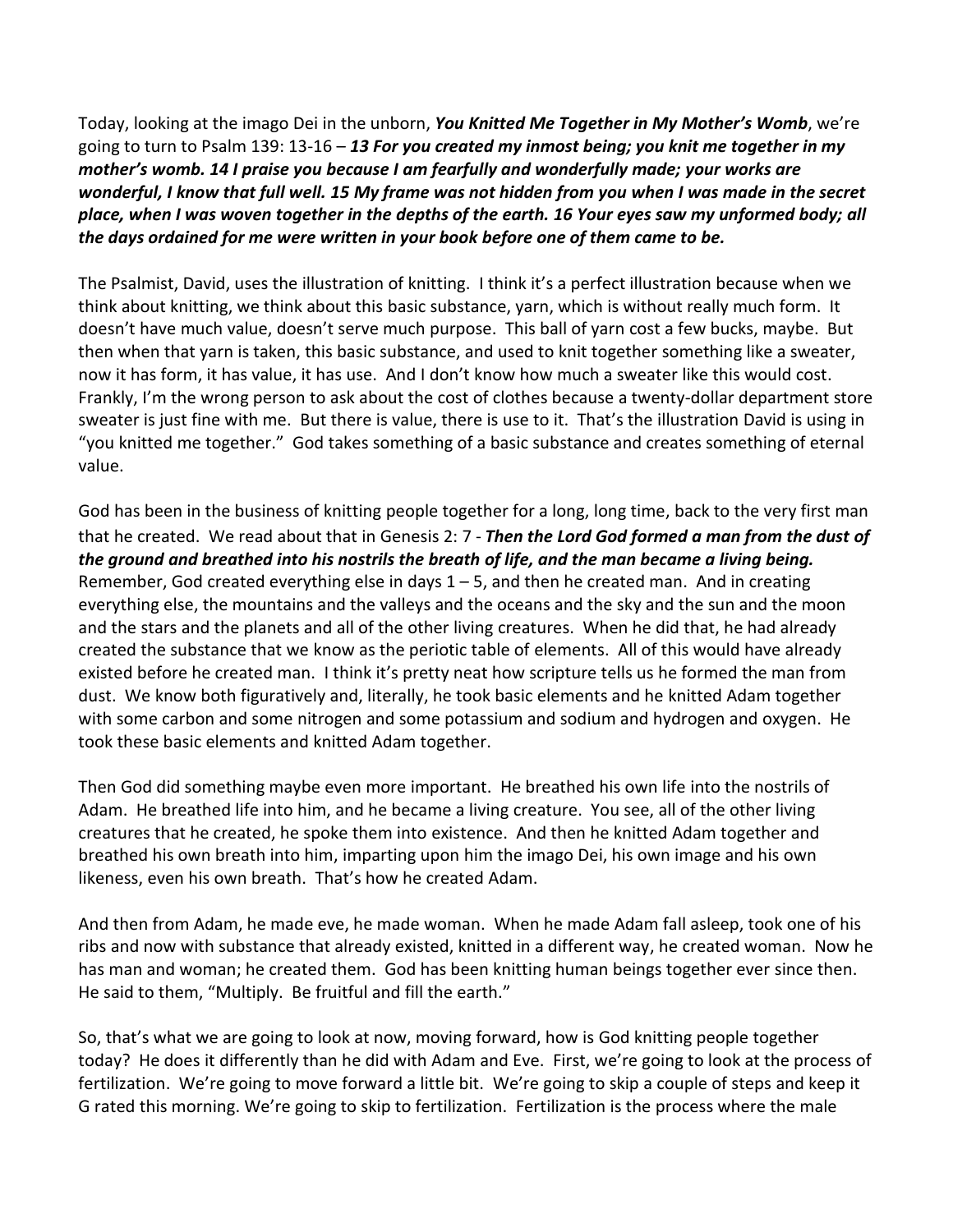gamete or reproductive cell, the spermatocyte or sperm cell fuses with the female gamete or reproductive cell or oocyte or the egg and the two combine into one. Their membranes fuse and they combine their genetic material, the genetic material being DNA, their deoxyribonucleic acid. What's important is that the sperm and the egg each had an exact, random half of copy, the sperm did, of the father and the egg had an exact random half copy of the mother's DNA. And as they combine, they get a completely unique individual set of DNA. Now that fertilized egg has its own complete and unique set of DNA.

That's what this is right here. We call it a Karyotype and it's the 23 chromosome that exist. These provide the programming for what you look like and how you behave and how you process things and everything about you. This is the genetic material that programs really who you are as an individual. It programs for tens of thousands of different traits about you, in 23 chromosomes. A chromosome is kind of a bundle or a cluster of genetic material. Each of these sets of DNA come as a chain. DNA kind of exists as a chain with a bunch of different links, if you will. In every set of DNA, that one set of DNA in one cell contains about three billion links. We call them nucleotides.

Now, think about this. Your Social Security number is something you have to provide to identify yourself often, right? It's kind of a unique identifier for you, and it's nine digits long. Your DNA is three billion units long. How unique are you? Separate from any other human being that has ever existed. Now, every single cell in your body, every single cell in every human body has a complete copy of this DNA, every cell except for the male gamete, the sperm, which has an exact half copy, and the female gamete, the egg, which has an exact half copy because it will later combine to form a complete copy. Every cell has a set of the DNA.

Now, what's interesting is in the bottom right of that picture, you see the X and Y are what are called the sex chromosomes. It's really simple. The 23<sup>rd</sup> chromosome are the sex chromosomes, and you are either coded XX or XY. XX codes for female. XY codes for male. And when that egg divided its DNA into two parts, there is either X or X in it. And that sperm, when it divided DNA into two parts to bring half, it's either X or Y. So, you see, an X from the egg is going to combine with either an X or a Y, 50/50, from the father, creating a complete set of DNA. Either XX or XY, male or female.

Now, something that's interesting is that the X chromosome has about 10 times more genetic material than the Y chromosome. So, science has proven what we've known for all of history and that is that women are more complicated than men. Now, I'm convinced that that part that is on the X Chromosome, that is lacking on the Y Chromosome, is what makes women always be thinking about something all the time. Let me put it a different way. The fact that the Y chromosome lacks that means men are capable of thinking about absolutely nothing. My wife might ask me, "What are you thinking about?" I'll say, "Nothing." She'll say, "Really? That seems impossible. Surely you were thinking about something" I'll say "You know, you're right. That does seem impossible, but the fact is I was thinking about nothing."

Tim Hawkins says this well. He says, "It's like two crickets just playing racket ball up there… Nothing."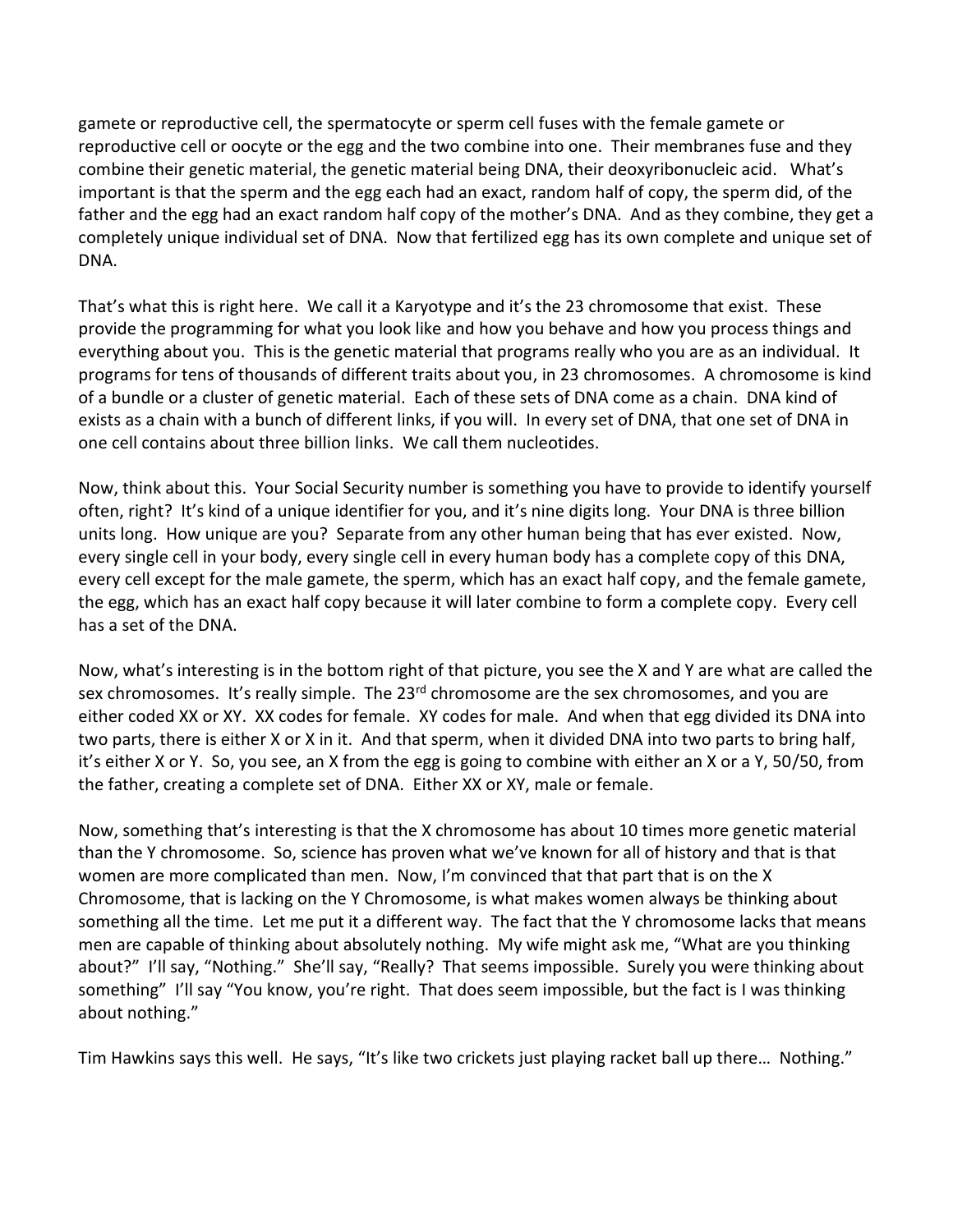We love celebrating the differences between men and women. Ted did a whole message on it last week. If you've not seen that, I recommend you go back and listen to that. The differences between men and women. We know that looking at the genetics of human creation, but even more so, we know it because of what Genesis 1: 27 says. *Male and female; he created them*.

By the way, that 23<sup>rd</sup> chromosome makes up  $1/23^{rd}$  of the genetic material in every cell of your body. That's almost 5% of your genetic material is dedicated to determining male and female. Any other trait about you is a fraction of a fraction of a fraction of a fraction of a fraction of a fraction of one percent of the traits about you. Five percent is dedicated to male and female. Male and female; he created them. And every single cell in your body has a copy of that DNA. Male and female; he crated them.

Moving on, now we have a zygote. It's called a zygote, a fertilized egg. This is the first and single cell that will eventually divide and multiply and differentiate into what will become a fully developed human being. We believe that at this point, reproduction has taken place. A soul has been created. Life has begun. This cell is going to divide and multiply to the tune of creating the thirty-seven trillion cells that are in a fully developed human. It's going to develop into thirty-seven trillion cells. Incidentally, if this zygote divides and those two cells aren't cohesive and you get two separate zygotes, that's how you get identical twins. We call them monozygotic twins. Every now and then, two eggs are fertilized and share the same womb. We call that fraternal twins or dizygotic twins. Interesting…

Once you get to this point, you can't go back. You can't create an egg and a sperm out of zygote, it's done. Those two sets of DNA, those two halves of DNA have combined, and you have one human being here at this point. The snowball has been rolled down the hill. The skydiver has jumped out of the airplane. Here we go. It's happening. It's like telling a four-year-old that they can have cotton candy. You can't take that back. It's going to happen.

Now, this cell has to divide into thirty-seven trillion cells. So, we have to start with the first cell division. That one cell has to become two. In order for that to happen, remember that every cell has a copy of the DNA in it. So, that DNA has to go through a process called DNA replication. This is where we can really get into the weeds, but this is important, and you'll see why. DNA exists as a chain with all of these links. And it carries a code because there is a specific order of four different nucleotides, one after another, in that chain of your genetic code. In order to replicate, it has to peel apart. It's like a zipper, equal and opposite parts, it pulls apart, so it has half of a copy. From those bear edges now, what happens is within the cell, within that zygote, there are free nucleotides, chain links, if you will. They are going to come along and depending on the code that is there, specifically pair up nucleotides to complete that double strand.

What happens is after the DNA has been split, God knits together the DNA, one nucleotide at a time, completing the set of DNA, three billion times for the first cell division, one time.

Psalm 139: 13 says, *You knitted me together in my mother's womb*. Do you think David knew about DNA? No, but God did, and he gave David his inspired word. You knitted me together in my mother's womb. Three billion times. Creating an equal set of DNA so that that cell can divide for the first time.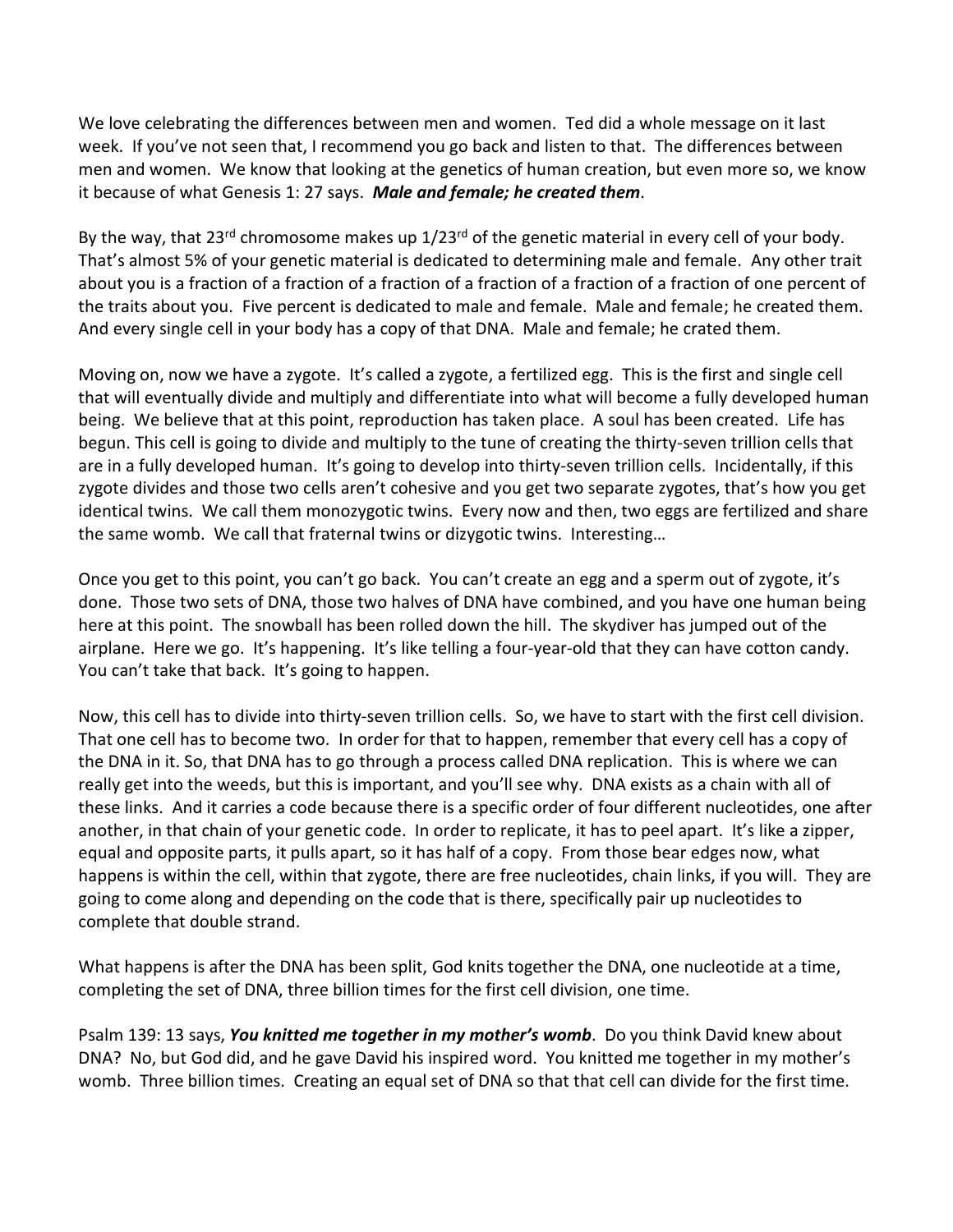And guess what? Now those two cells have to be knitted, creating new DNA to divide again. One cell becomes two, two become four, four become eight, and so on.

The next phase we get to in the development is called the morula phase where we have kind of this cluster of cells now as this division has taken place. There's no real differentiation yet, one cell to the other, but they are starting to multiply. It is starting to have a substance. It's not just a cell but we're having substance now. It doesn't have form.

#### Psalm 129: 16 says, *Your eyes saw my unformed substance.*

And then we progress through development through something called a blastocyst where you get this cavitation of these cells and development continues. It's around then, about day six, that the baby implants into the uterus and actually makes a physical connection with the mother. Then we move on to something called the gastrula phase. Here it's interesting because now we're starting to see that there's significant differentiation that's taking place. We begin to see the weaving of layers and different clusters of cells. They are becoming meticulously arranged within this structure now, bringing order and complexity to what was once a basic form.

Psalm 139: 15 says, *Intricately woven in the depth of the earth*. We're seeing that intricate weaving at this point in development.

Then we move on to something called organogenesis. That's where the tissues and the organs are starting to be formed. We get things like nerves and muscles, we get intestines, liver, eyes, and ears, significant production of organs within this developing baby now. We get a differentiation from the outside and the inside, and so our inward parts are now being put together and formed.

### Psalm 139: 13 says, *You formed my inward parts*.

By 12 weeks, this child becomes fully recognizable as a human being. There's a frame, limbs, organs; they've all been established. And this is the picture you get: fully recognizable as a little person. Again, we believe that is not where they get the imago Dei, not at that point; it was at the time of conception. When the process of development was set in motion.

This is a pretty neat time as far as the development goes. The pregnant mom may start to show the baby bump. You know the baby bump. And if see what you think is a baby bump and you are going to venture to ask questions, then I want to wish you God's speed. I no longer ask when the baby is due. I only ask the question, "How old is that baby that you're holding?" I believe that's the only safe bet there. It can be dangerous. I have put my foot in my mouth so far I choked on my knee.

But at 12 weeks, we see a baby bump. And we are starting to see that there are changes happening externally with the mother even though for 12 weeks, we know all of this has been going on inside, that God has been there from the moment of conception, knitting together this new human being. We can't see the frame from the outside as we look at mom, we just see the bump.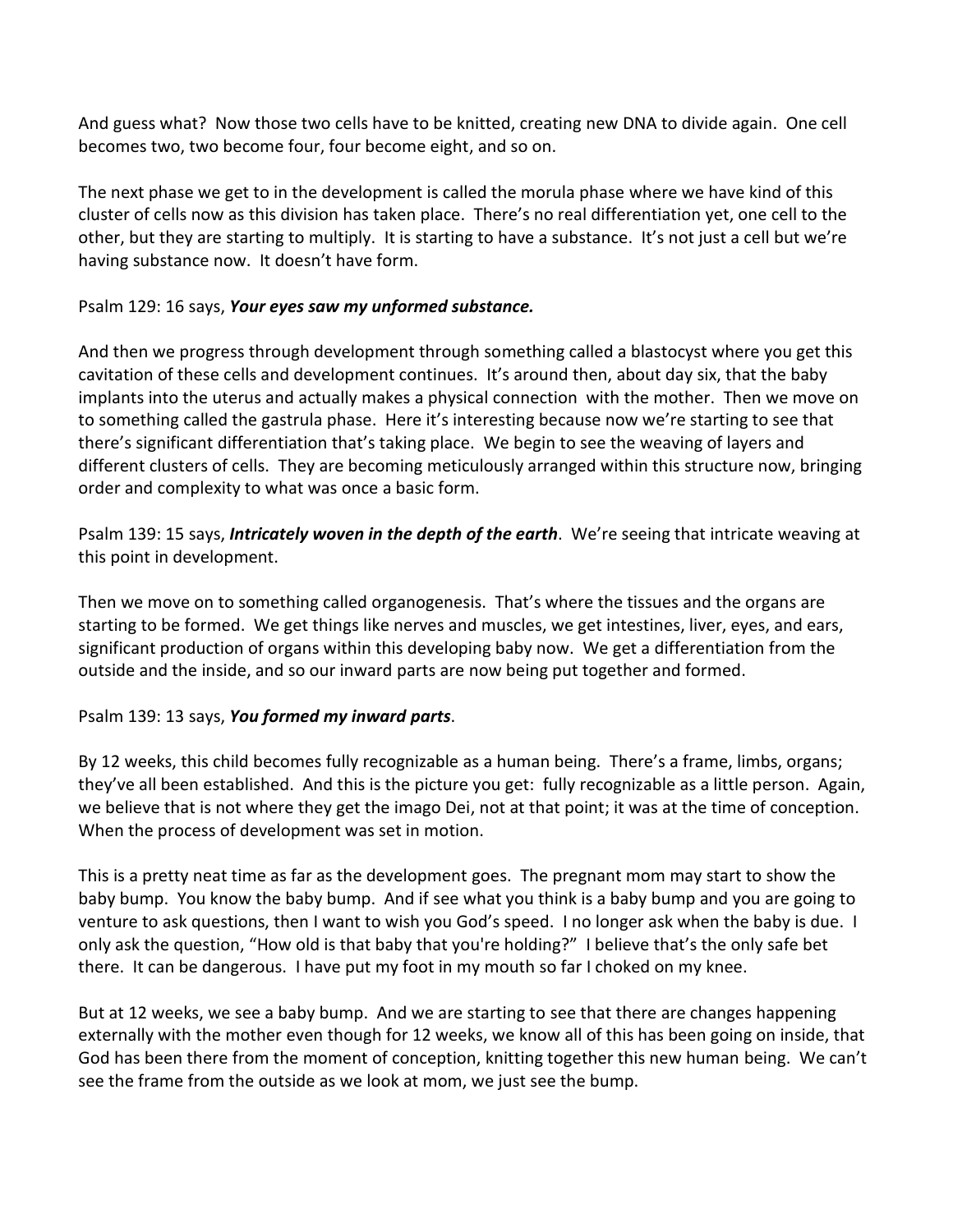Psalm 139: 15 says, *My frame was not hidden from you*. When David wrote these words, inspired by God, we didn't have ultrasound; we couldn't see the frame of the child, but now, thanks to technology of course, we get that privilege.

We have a special guest with us this morning. She is able to be here because her mother, Ember, has agreed to bring her up on stage. Ember and her husband, Matt, have been gracious to share with us the depths of the earth as scripture says, to give us a front row seat to this knitting and weaving that is taking place before our very eyes.

## [song performed]

I want to thank Options Pregnancy Clinic, the Crisis Pregnancy Center here in Branson, that ministers to mothers with a crisis pregnancy that may even be considering abortion. They do great work and you, as a church, have partnered with them many times before financially. And we have a financial gift for them today in celebration of Sanctity of life Sunday.

Also Imaging Miracles out of Springfield provided the ultrasound and the techs and they brought their equipment down for us today to do this with us. They have a non-profit – Life Mean to Live – that also ministers to women considering abortion. And they have a unique ministry in that they minister to women who are pregnant with a child who has a terminal diagnosis within the womb. So, a muchneeded ministry and we are grateful for their work. We have a financial gift for them as well. Can you help me thank them again?

By the way, Ember is about 15 weeks along in pregnancy and so just past what we have described so far. A healthy little girl. We are so excited for her and her husband Matt. It's their first, so they have some exciting times ahead. We pray for them.

Now we move on into the second and third trimester where really, at this point, the baby is growing, getting bigger. All those organs that have been formed and the inward parts that God has woven and knitted together intricately in the depths of the earth inside the mother's womb are growing now. The baby is getting ready to be independent outside of the womb at birth. These are some beautiful times and interesting times.

We know that there is significant hormonal communication that is taking place between baby and mother. Science has proven that baby will send to mother signals that say, "I know you just ate a meal of roast and potatoes, but you really need some blueberry pancakes right now." That's from personal experience. Maybe science hasn't proven it… This is where it can be tricky to be the husband of a pregnant mother because am I full from that meal I just ate? Yes. Am I going to make my wife eat blueberry pancakes alone? No. I'm going to fight through it and I'm going to enjoy pancakes with her because that's the kind of man I am. Tasty blueberry pancakes.

That baby is growing, developing, and the thing that is utterly important to understand is everything that we have just described in the development of this human being has required no intentional effort, externally. I want to be careful with my words. Women I did not say it was easy to grow a baby. I said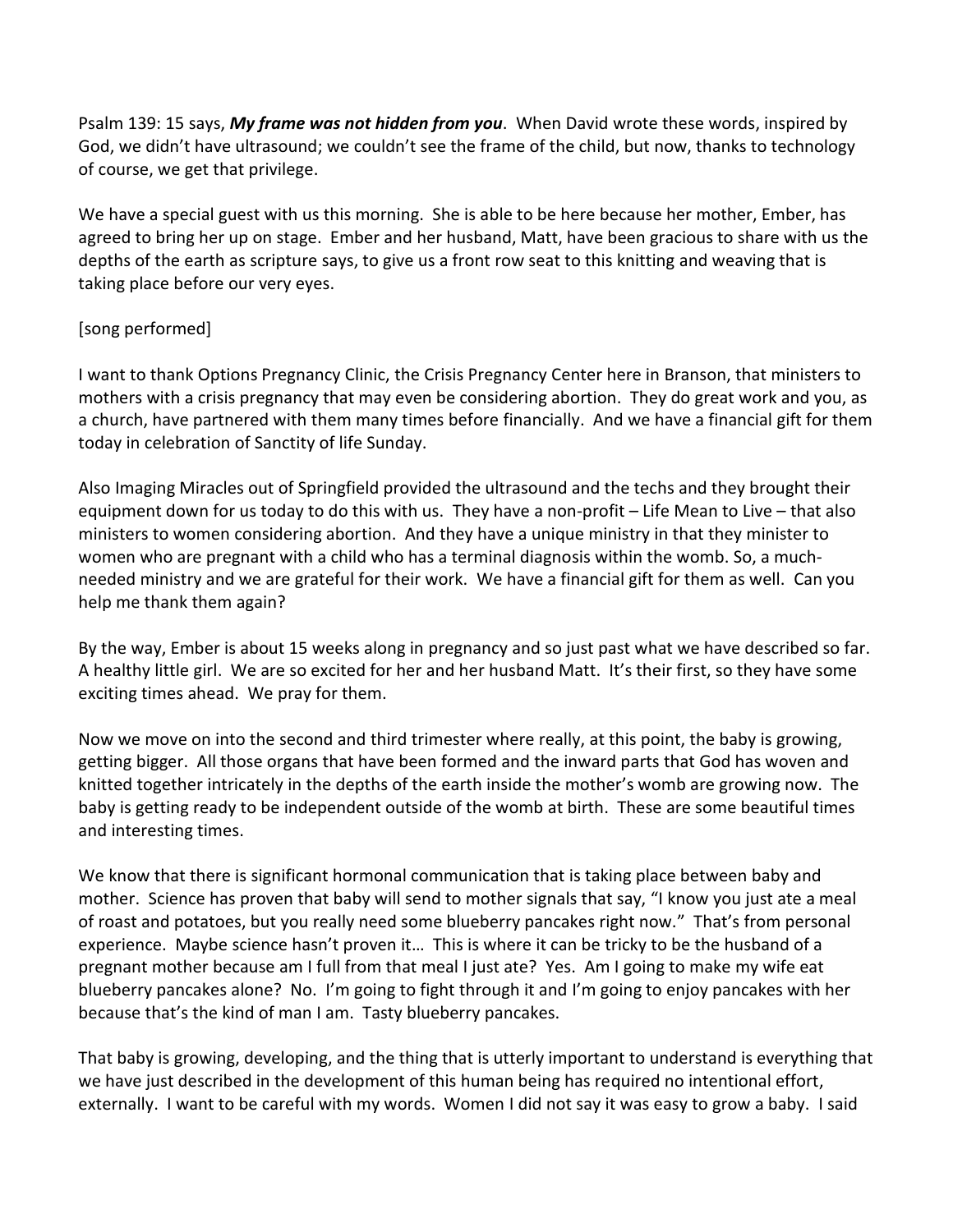no intentional effort. Remember we said life begins at conception. The snowball is rolling down the hill. The skydiver has jumped. God is there knitting that child together. Ember, over the past several weeks, has not been thinking, *I need to start the heart beating today*. She hasn't thought, *it's time to develop a spinal cord and these ears need to grow*. She hasn't thought of any of that. Scripture tells us God is there, knitting that baby together. The thing that child needs more than anything else is for us to let it be, to let God do his work in knitting that child together. That baby needs most for us to not interfere with what the Lord is doing. Because we know that if that developing child is left alone for the Lord to do what he's doing, it will progress to full development and birth.

Are there miscarriages? Yes. I want to take a moment here to say we pray for you that have experienced miscarriages. We love you and we know there is pain and there is loss, and we mourn with you with hope, knowing that one day, if you are a follower of Jesus, you will meet that child face to face. There are miscarriages, but there are also car crashes, heart attacks, and cancer. That would not make it reasonable for us end the life of an adult because those things exist.

This is where pro abortionists do not have any moral ground to stand on. Let's remove our biblical worldview, let's remove the imago Dei. Let's just talk ethics for a minute. It is unethical to end the life of a person who would go on living if not for the actions that you took to end that person's life. Regardless of the imposition that person is going to be on someone physically during the pregnancy or afterwards. And the care that is going to be required, they may be a burden, it's unethical.

We also believe that it would be unethical to end the life of someone else that might be a burden with a physical or mental disability, someone who is advanced in age and unable to care for themselves or otherwise incapacitated. In the same way, it would be unethical to end the life of a child simply because they were in imposition. A child that if left alone will go on to full development and birth. All of those people we just talked about possess the imago Dei and all of those people we have just talked about deserve to live.

I want you to hear what our friend, Lane, has to say.

### **Lane:** Dear Young Lady,

I know you might be staring down at that double blue line on your pregnancy text, laying helpless on your bathroom floor like you have nothing left. And maybe it's because he up and left and you don't feel ready or like you can do it by yourself. And so many people surround you, but it feels like no one can help. And I know your scared and you don't know what to do, but please don't let society fog your view. A million different voices are all offering advice and I know it's easy to crumble when you're under the weight of all the light, but please know that everything will be all right because nothing can take away the importance of life. And raising a child is scary, especially if you're doing it on your own, but I promise there are so many people who want to help you and you're not alone. You might think that this baby was an oops or a mistake, but the only mistake you would make would be the decision to end a life.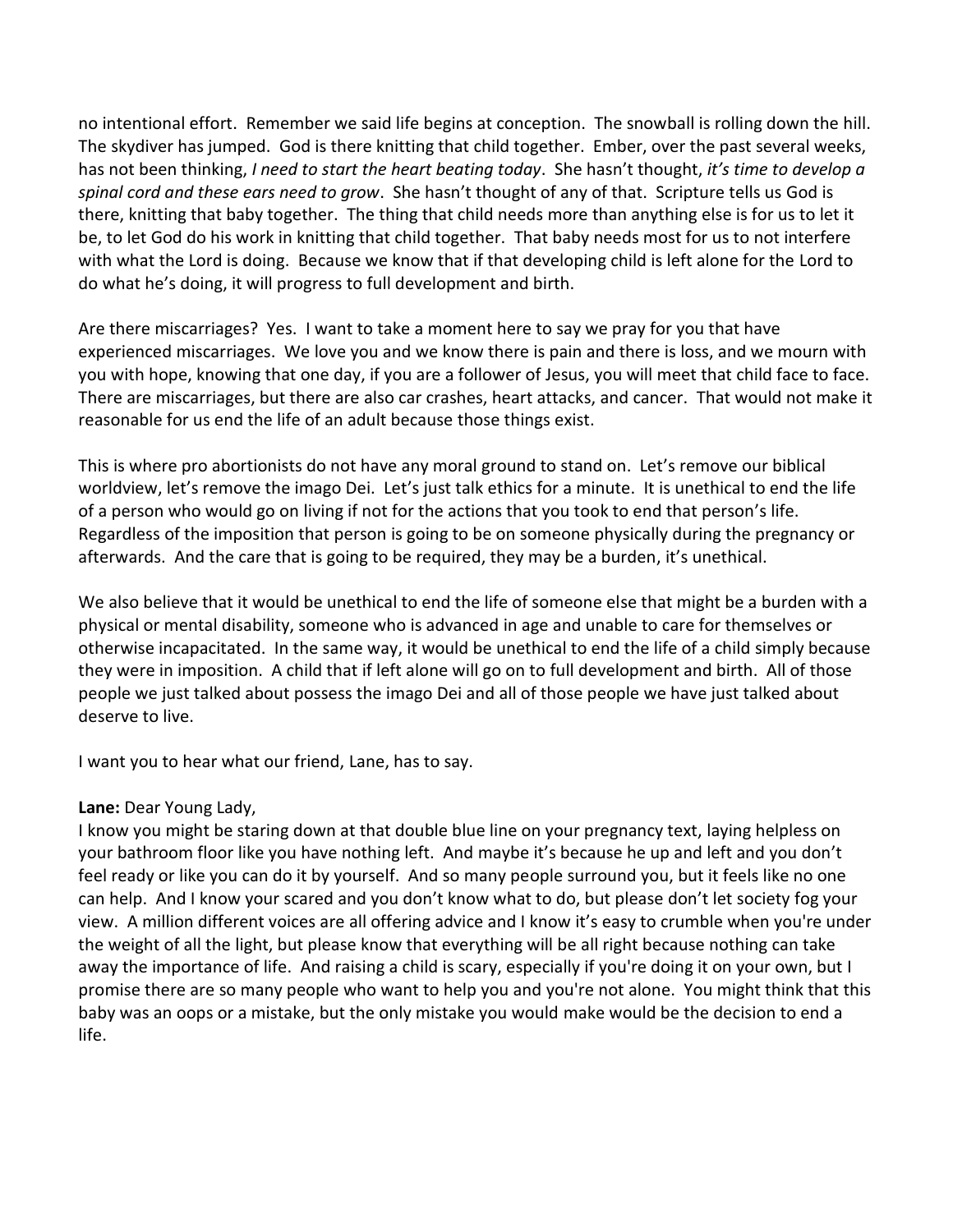#### So, dear young man,

If you up and left, then it's time to make things right. In this pit of darkness, there's this glimpse of lights, so it's your job to step up to the plate and be a man. Be remembered as the man who did what was right, not the man who left and ran, and two wrongs don't make a right. So, choose to be a father. It's not a consequence, rather a blessing to have this son or daughter.

#### And finally, Dear Christian,

It breaks my heart that so many of us were quick to judge. Our first reaction should have been Christlike, one out of love. And, yes, these people are broken, but so are we. I'm glad I gave my broken pen to a perfect savior and let him perfect my story. Spreading hate and pointing fingers is the last thing that our world needs. Instead, let's bring the change and start meeting needs.

Dear abortion, As a future husband and father, you have caused my heart to break. Staggering statistics that make my chest hurt and my legs start to shake. How many more smiles, laughs, and cries will we never get to see or hear? If you're wondering where the changes starts, then it starts right here. Who can make the difference? It starts by looking in the mirror. And I know I've said a lot, but let me make one more thing clear. God is the creator of life, and he does not create mistakes. My prayer for this world is that we would be shaken awake, and we need to be purged of our recklessness and our culture's distortion, so right here, right now, let's commit to ending abortion.

**Dr. Travis Brawner:** Thank you, Lane, for your gift and sharing with us. You said so many important things. I think one of the things that we need to just echo for sure is that no person is an accident. I'm speaking about you, I'm speaking about any child that you've had, any child that you're carrying, any child that you know someone is carrying, any conceived life, no person is an accident. It doesn't matter where, when, or how that conception took place, they are not an accident. God was there at that moment. Remember, from the very beginning, he started knitting them together.

Maybe from an unwanted pregnancy? Unwanted by who? Someone abandoned at birth or who's birth parents couldn't take care of them. Someone that may have bounded around from foster home to foster home. Someone that was an invitro fertilization. Wherever, whenever, however, no person is an accident. They possess the imago Dei and they deserve to live. And maybe you have struggle ever since your birth, wondering, *why am I here? If only my mother had an abortion, then I would not have had to deal with all that I've had to deal with,* and you've struggled.

Maybe you've struggled all of your life with so many things. From your own transgressions, your own sins. Maybe you've suffered because of the sins and transgressions of other committed against you and you wonder, *was I an accident?* No person is an accident. God was there at the moment of your conception. He knitted you together. He's there with you all along the way. You possess the imago Dei. You have his image. And if you are a follower of Jesus, you've confessed with your mouth that Jesus is Lord, believe in your heart God raised him from the dead and you have been saved and you are now a child of God.

James 5: 16 says, *The prayer of a righteous person has great power as it is working*.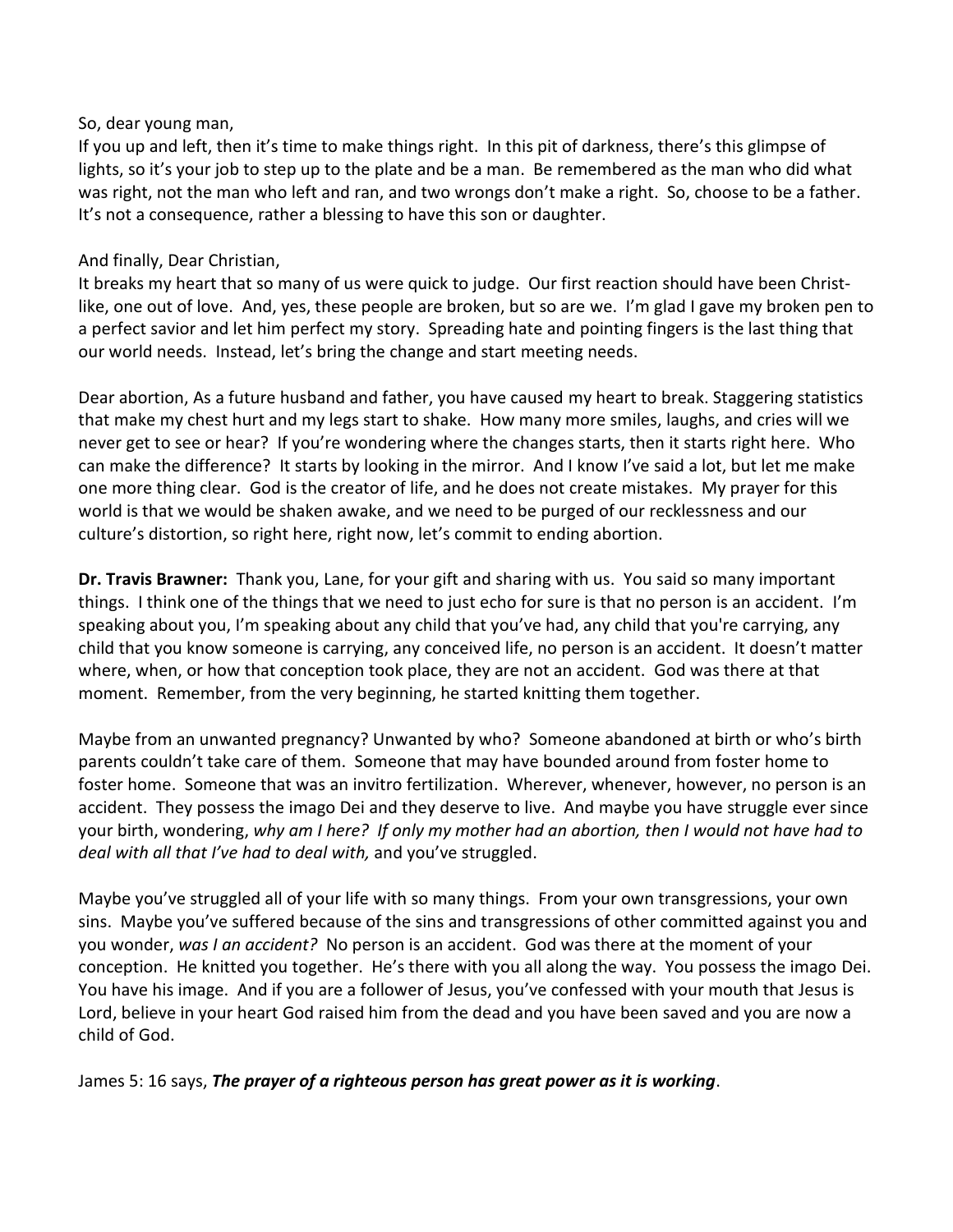Why do I mention that this morning? Well, in early summer of this year, we are expecting to hand down a decision on a case out of Mississippi. Since 1973, the Roe vs Wade decision federally legalized abortion, based on precedent. Any time a state tries to come along and ban abortion, it's knocked down by that precedent that was set. This case out of Mississippi has been heard by the Supreme Court and a decision is going to be handed down in the first part of the summer, most likely right before their session ends. And the impact of that is that if the Supreme Court rules in favor of this state ban of abortion past 15 weeks, it basically resets the precedent that Roe vs Wade set. And it would potentially allow states to ban abortion. That is our prayer.

Righteous people, not righteous by your own doing, righteous by the blood of Christ, we're asking you to pray. Pray for the Supreme Court, for the Justices, for the decision, for the lives that can be saved, and also that those who are pregnant and considering abortion wouldn't not have an abortion because they legally can't now, but because they would know the truth about the imago Dei, about their existence as a creation of God, about their child's existence as a creation of God, that they would understand and they would believe. So, pray. That's one way we can take action on this Sanctity of Life Sunday. The prayer of a righteous person has great power as it is working.

There may be some of you who today are feeling condemned because maybe you've had an abortion, you've encouraged someone to have an abortion, you've participated somehow in an abortion in the past. We want you to hear that if you are feeling condemnation, it's not from us. And if you are a follower of Jesus, it is not of the Lord.

### Romans 8: 1 says, …*there is therefore now no condemnation for those who are in Christ Jesus*.

We want you to know if this is a part of your past, we, as a church, are here for you, before that decision, during that decision, and after that decision. You will not be and will never be abandoned by this church for decisions that you've make in the past. We want you to know that we're here for you for counseling, for prayer, and for anything else you may need because of past transgressions. We all have past transgressions. Every single one of us in this room, at the Chapel, online, we can look back and understand regrets that we have about decisions before. In the same way that we're here for you in all of those past transgressions, we're here for the issue of abortions.

May I encourage you also that if you know a young lady in a crisis pregnancy, may your first words or your first thoughts not be judgmental, but of love and support. God is in the act of knitting and how dare you throw offenses at God's handiwork inside that young lady at the moment. May we act and speak in love and come behind those that need us in such a time. We're grateful for the folks at Options Pregnancy Clinic and Life Meant to Live for the work that they do in that.

You see, we all have our past transgressions, and we rest in this. Philippians 1: 6 says, *And I am sure of this that he who began a good work in you will bring it to completion at the day of Jesus Christ*.

When did he begin a good work in you? At the moment you were conceived. He was there at that moment. He began knitting you together, fully forming your inward parts. You were born. Regardless of your past, he's there with you. If you're a follower of Jesus, you are a child of God. And someday, he